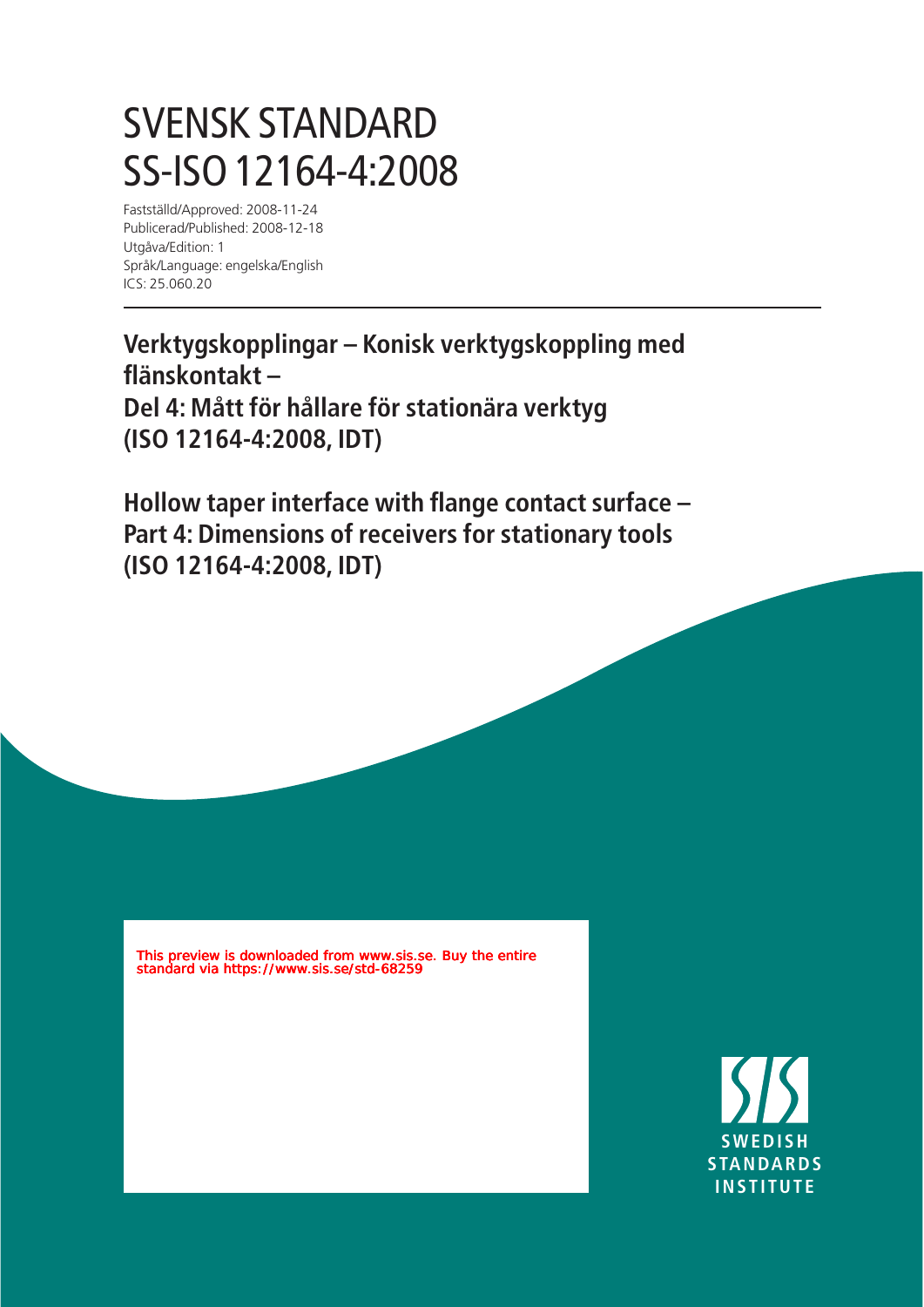## Hitta rätt produkt och ett leveranssätt som passar dig

## **Standarder**

Genom att följa gällande standard både effektiviserar och säkrar du ditt arbete. Många standarder ingår dessutom ofta i paket.

## **Tjänster**

Abonnemang är tjänsten där vi uppdaterar dig med aktuella standarder när förändringar sker på dem du valt att abonnera på. På så sätt är du säker på att du alltid arbetar efter rätt utgåva.

e-nav är vår online-tjänst som ger dig och dina kollegor tillgång till standarder ni valt att abonnera på dygnet runt. Med e-nav kan samma standard användas av flera personer samtidigt.

### **Leveranssätt**

Du väljer hur du vill ha dina standarder levererade. Vi kan erbjuda dig dem på papper och som pdf.

### **Andra produkter**

Vi har böcker som underlättar arbetet att följa en standard. Med våra böcker får du ökad förståelse för hur standarder ska följas och vilka fördelar den ger dig i ditt arbete. Vi tar fram många egna publikationer och fungerar även som återförsäljare. Det gör att du hos oss kan hitta över 500 unika titlar. Vi har även tekniska rapporter, specifikationer och "workshop agreement". Matriser är en översikt på standarder och handböcker som bör läsas tillsammans. De finns på sis.se och ger dig en bra bild över hur olika produkter hör ihop.

## **Standardiseringsprojekt**

Du kan påverka innehållet i framtida standarder genom att delta i någon av SIS ca 400 Tekniska Kommittéer.

# Find the right product and the type of delivery that suits you

### **Standards**

By complying with current standards, you can make your work more efficient and ensure reliability. Also, several of the standards are often supplied in packages.

### **Services**

Subscription is the service that keeps you up to date with current standards when changes occur in the ones you have chosen to subscribe to. This ensures that you are always working with the right edition.

e-nav is our online service that gives you and your colleagues access to the standards you subscribe to 24 hours a day. With e-nav, the same standards can be used by several people at once.

### **Type of delivery**

You choose how you want your standards delivered. We can supply them both on paper and as PDF files.

### **Other products**

We have books that facilitate standards compliance. They make it easier to understand how compliance works and how this benefits you in your operation. We produce many publications of our own, and also act as retailers. This means that we have more than 500 unique titles for you to choose from. We also have technical reports, specifications and workshop agreements. Matrices, listed at sis.se, provide an overview of which publications belong together.

### **Standardisation project**

You can influence the content of future standards by taking part in one or other of SIS's 400 or so Technical Committees.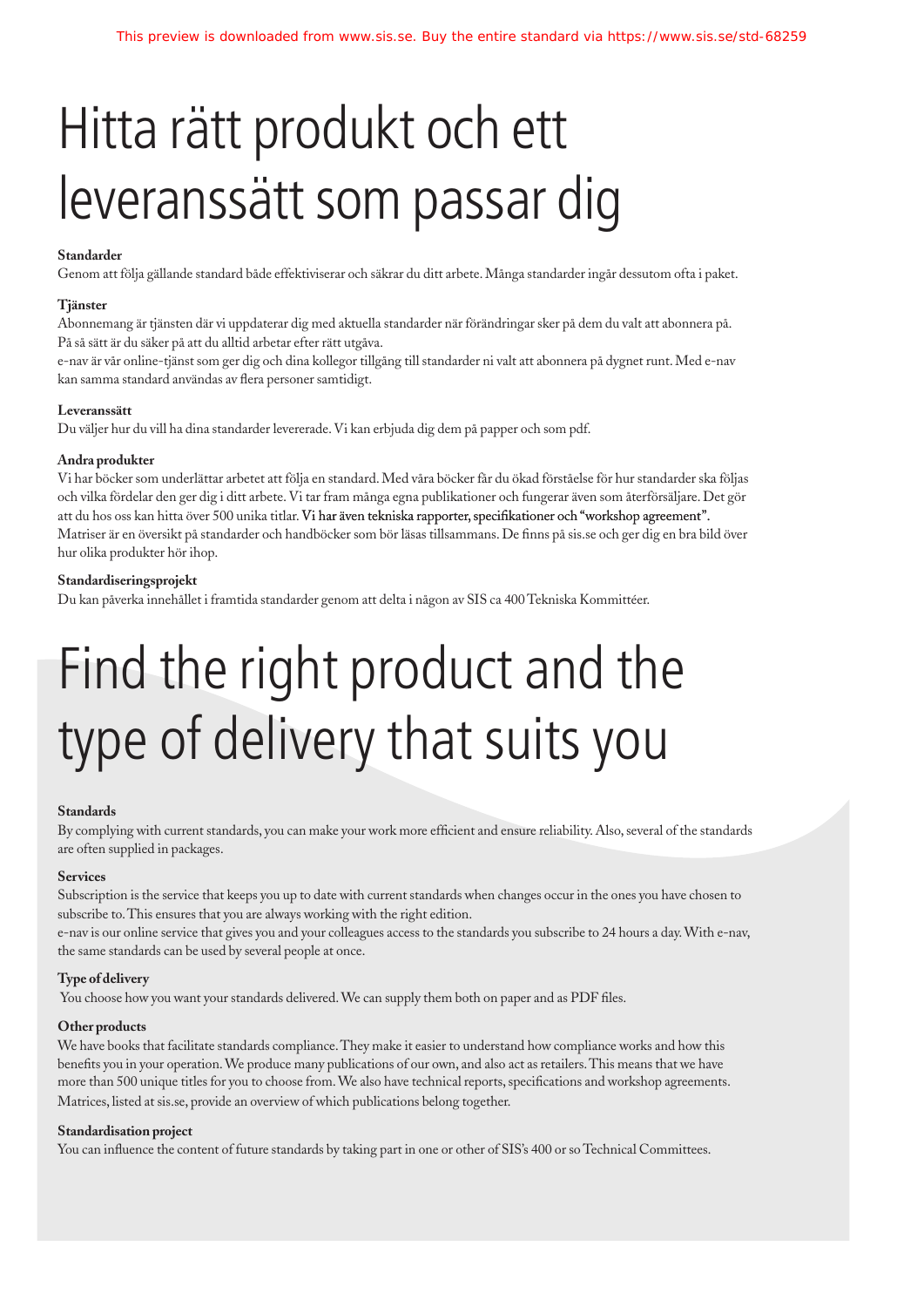Den internationella standarden ISO 12164-4:2008 gäller som svensk standard. Detta dokument innehåller den officiella engelska versionen av ISO 12164-4:2008.

The International Standard ISO 12164-4:2008 has the status of a Swedish Standard. This document contains the official English version of ISO 12164-4:2008.

av denna produkt regleras av slutanvändarlicensen som återfinns i denna produkt, se standardens sista sidor.

<sup>©</sup> Copyright/Upphovsrätten till denna produkt tillhör SIS, Swedish Standards Institute, Stockholm, Sverige. Användningen<br>av denna produkt regleras av slutanvändarlicensen som återfinns i denna produkt, se standardens sis

Upplysningar om sakinnehållet i standarden lämnas av SIS, Swedish Standards Institute, telefon 08-555 520 00. Standarder kan beställas hos SIS Förlag AB som även lämnar allmänna upplysningar om svensk och utländsk standard.

Information about the content of the standard is available from the Swedish Standards Institute (SIS), tel +46 8 555 520 00. Standards may be ordered from SIS Förlag AB, who can also provide general information about Swedish and foreign standards.

SIS Förlag AB, SE 118 80 Stockholm, Sweden. Tel: +46 8 555 523 10. Fax: +46 8 555 523 11. E-mail: sis.sales@sis.se Internet: www.sis.se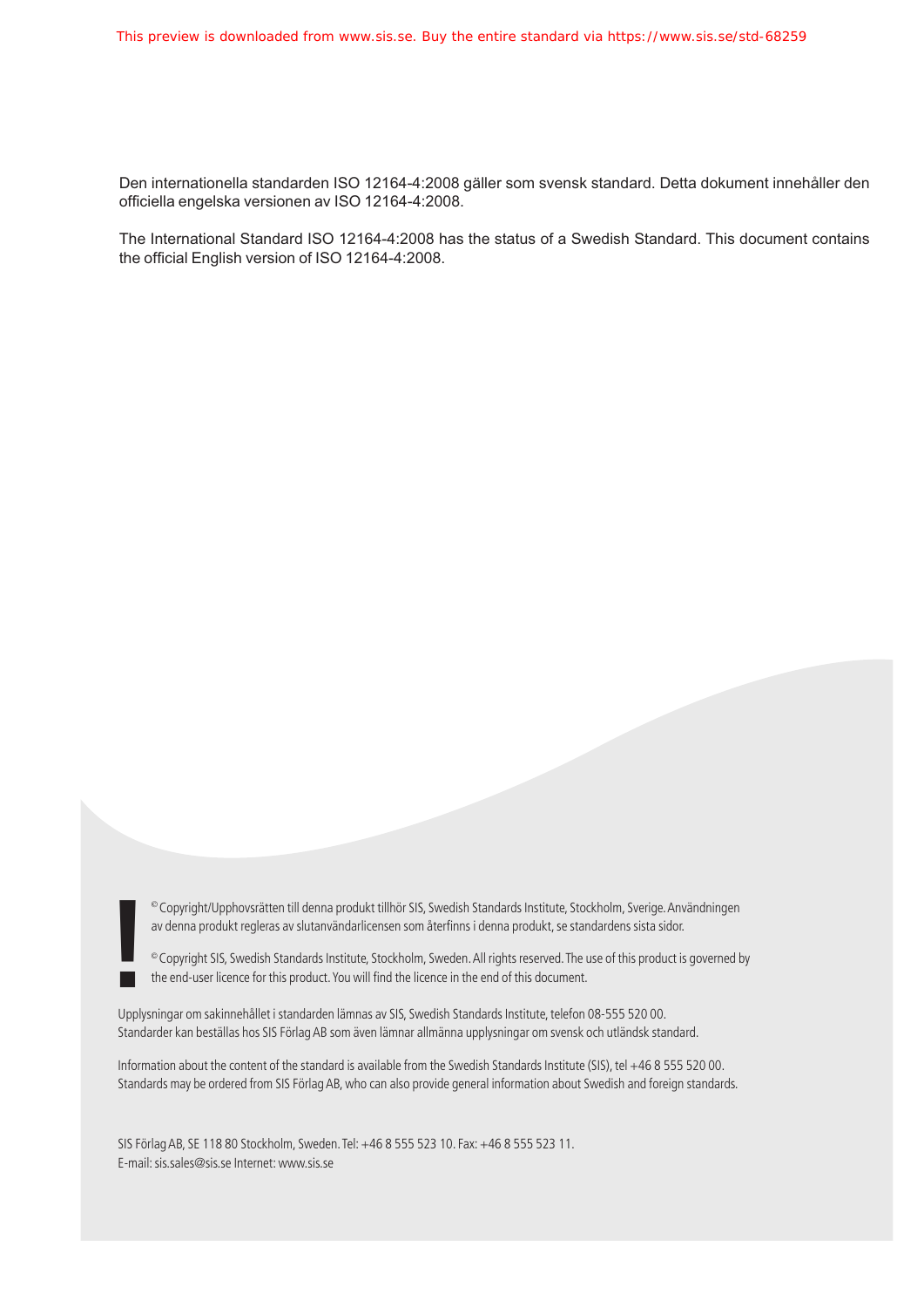## **Foreword**

ISO (the International Organization for Standardization) is a worldwide federation of national standards bodies (ISO member bodies). The work of preparing International Standards is normally carried out through ISO technical committees. Each member body interested in a subject for which a technical committee has been established has the right to be represented on that committee. International organizations, governmental and non-governmental, in liaison with ISO, also take part in the work. ISO collaborates closely with the International Electrotechnical Commission (IEC) on all matters of electrotechnical standardization.

International Standards are drafted in accordance with the rules given in the ISO/IEC Directives, Part 2.

The main task of technical committees is to prepare International Standards. Draft International Standards adopted by the technical committees are circulated to the member bodies for voting. Publication as an International Standard requires approval by at least 75 % of the member bodies casting a vote.

Attention is drawn to the possibility that some of the elements of this document may be the subject of patent rights. ISO shall not be held responsible for identifying any or all such patent rights.

ISO 12164-4 was prepared by Technical Committee ISO/TC 29, *Small tools*.

ISO 12164 consists of the following parts, under the general title *Hollow taper interface with flange contact surface*:

- *Part 1: Shanks Dimensions*
- *Part 2: Receivers Dimensions*
- *Part 3: Dimensions of shanks for stationary tools*
- *Part 4: Dimensions of receivers for stationary tools*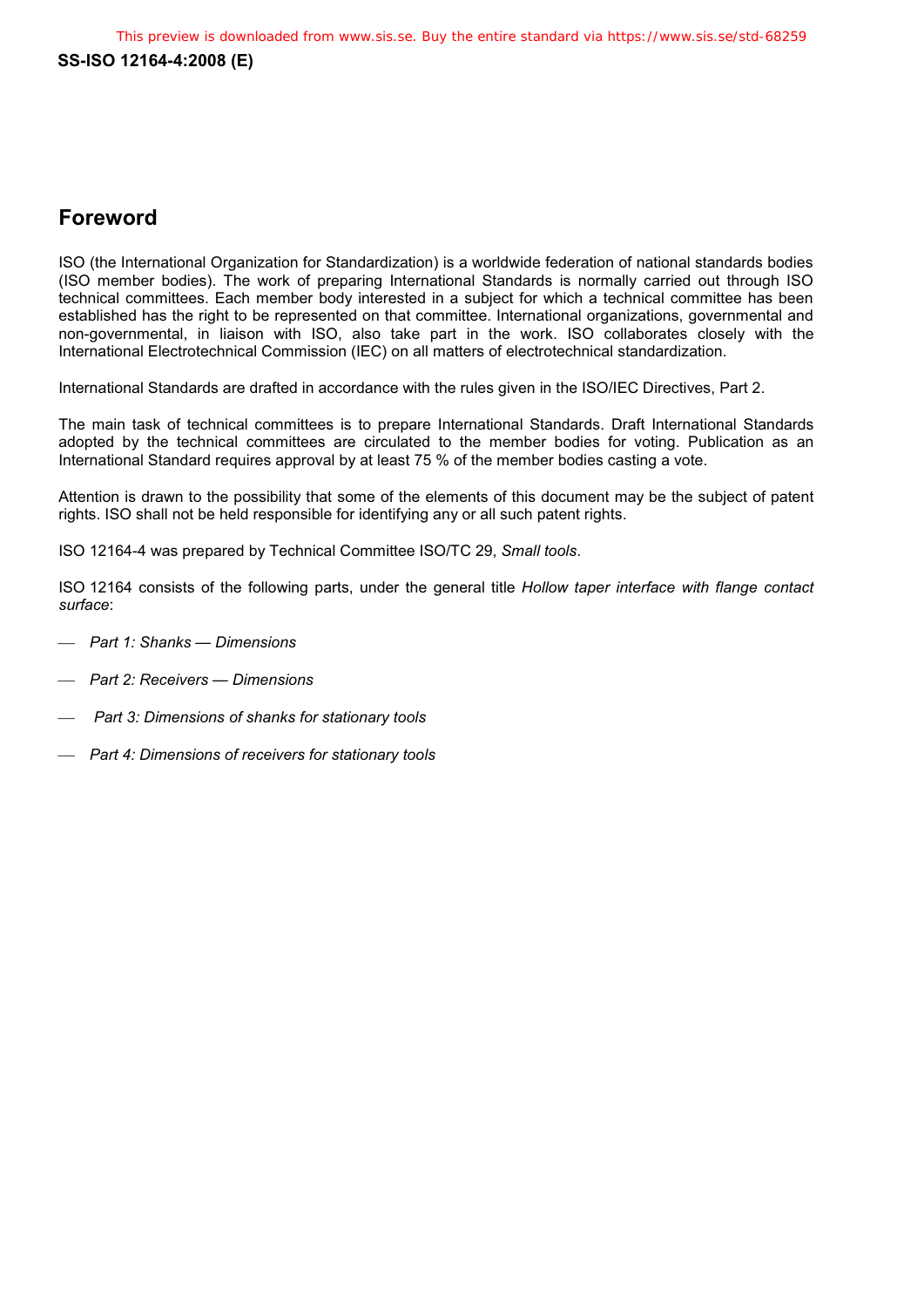## **Hollow taper interface with flange contact surface —**

## Part 4: **Dimensions of receivers for stationary tools**

## **1 Scope**

This part of ISO 12164 specifies dimensions for receivers with taper and flange contact surfaces for hollow taper shanks in accordance with ISO 12164-3 to be applied to machine tools (e.g. turning machines, turning-mill machines). A range of sizes is specified.

This part of ISO 12164 specifies the receiver of type T. It is for automatic tool exchange and manual clamping, which is achieved via holes in both the receiver and the tool shank.

The torque is transmitted via the tail end of the shank through keys as well as friction.

## **2 Normative references**

The following referenced documents are indispensable for the application of this document. For dated references, only the edition cited applies. For undated references, the latest edition of the referenced document (including any amendments) applies.

ISO 1101, *Geometrical Product Specifications (GPS) — Geometrical tolerancing — Tolerances of form, orientation, location and run-out*

ISO 2768-1, *General tolerances — Part 1: Tolerances for linear and angular dimensions without individual tolerance indications*

ISO 3040, *Technical drawings — Dimensioning and tolerancing — Cones*

## **3 Dimensions**

## **3.1 General**

Dimensions of receivers for hollow taper shanks with flange contact surface for stationary tools, type T, are specified in Figure 1, Table 1, and Annex A. Details not specified in Figures 1 shall be chosen expediently. Tolerancing of form, orientation, location and run-out is in accordance with ISO 1101. Dimensioning and tolerancing of cones are in accordance with ISO 3040. Tolerances not specified shall be of tolerance class «m» in accordance with ISO 2768-1.

## **3.2 Receiver for hollow taper shank, type T**

The dimensions of receiver for hollow taper shanks, type T, shall be in conformance with Figure 1 and Table 1.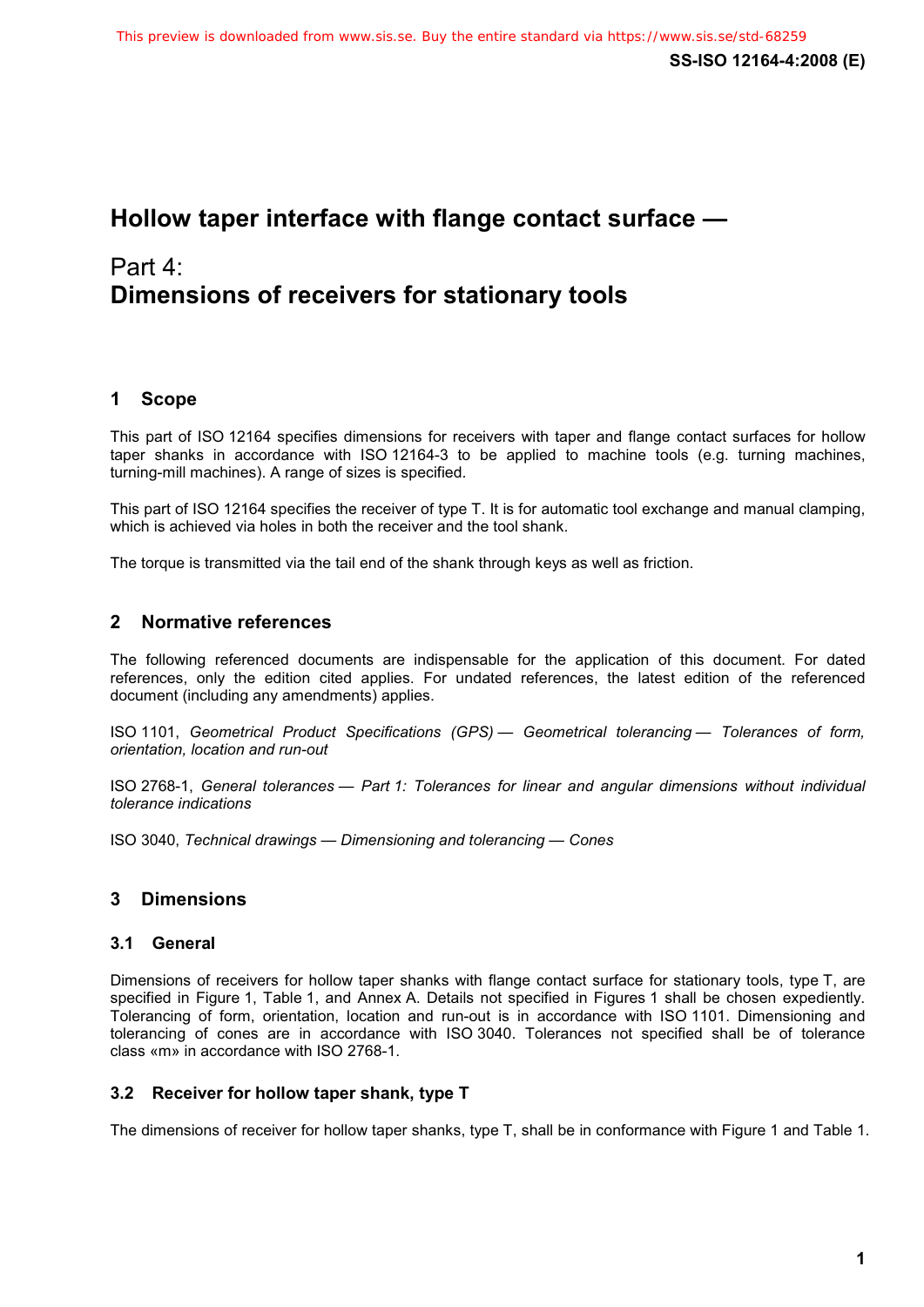## Dimensions in millimetres Surface roughness values in micrometres



## **Key**

- 1 cutting edge
- 2 tenon
- 3 hole for manual clamping
- <sup>a</sup> When tenons are inserted, the taper hole may be conical over the total length  $l_1$ .
- b Position of the cutting edge for right-hand tools with single cutting edged.
- c Tenon alternative integrated or inserted.
- d Not convex.
- <sup>e</sup> Inside edge min. 0,5 mm  $\times$  45° chamfer.

## **Figure 1 — Dimensions of receivers**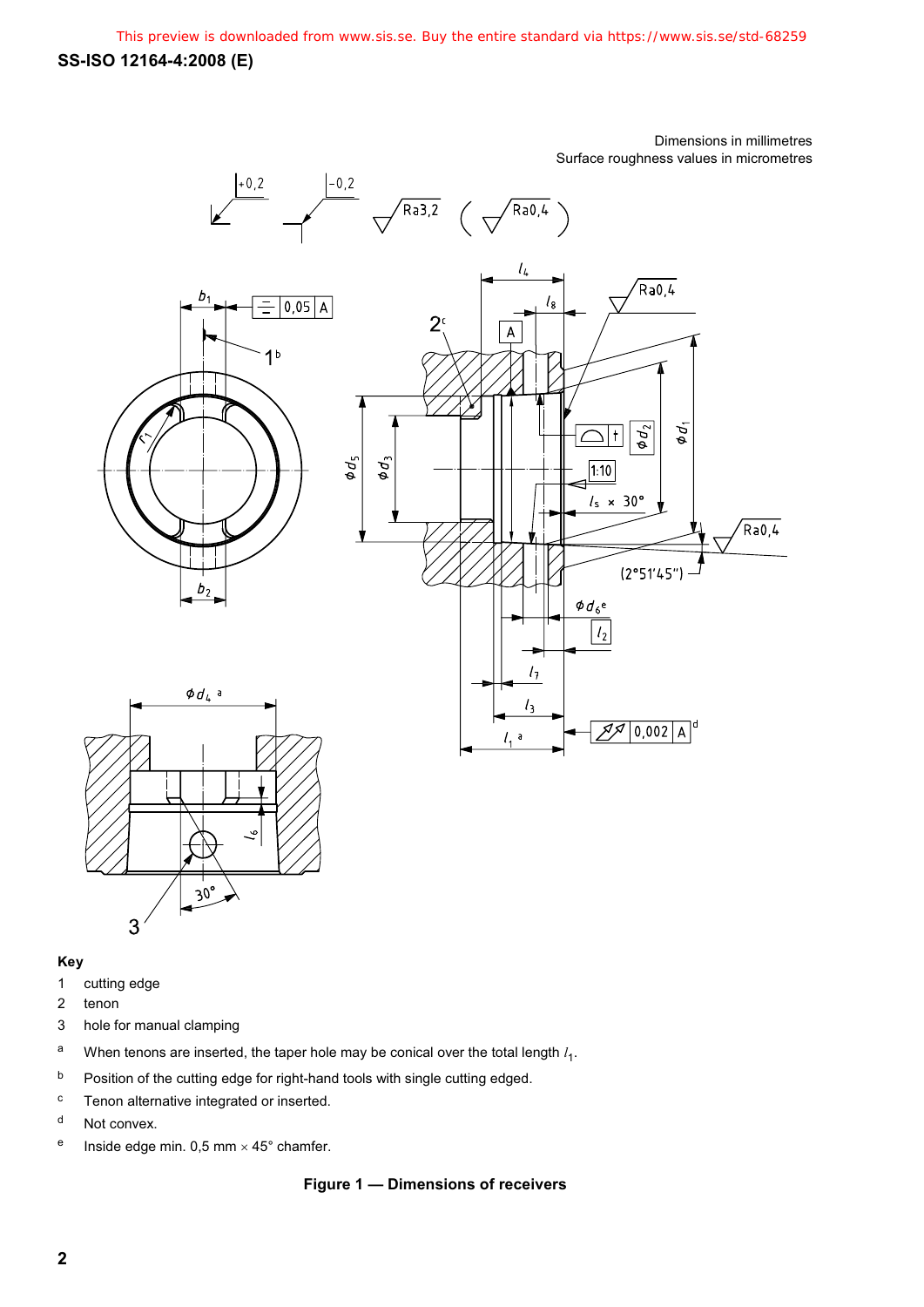## **Table 1 — Dimensions**

Dimensions in millimetres

| <b>Nominal size</b> |                        | 32                                             | 40             | 50             | 63           | 80             | 100            | 125            | 160            |
|---------------------|------------------------|------------------------------------------------|----------------|----------------|--------------|----------------|----------------|----------------|----------------|
| b <sub>1</sub>      | ± 0,05                 | 6,8                                            | 7,8            | 10,3           | 12,3         | 15,8           | 19,78          | 24,78          | 29,78          |
| $b_{2}$             |                        | 6,92                                           | 7,92           | 10,41          | 12,41        | 15,91          | 19,89          | 24,89          | 29,89          |
|                     | tol.                   | $\mathbf 0$<br>$-0,025$                        |                |                |              | 0<br>$-0,03$   |                |                |                |
| d <sub>1</sub>      | min.                   | 32                                             | 40             | 50             | 63           | 80             | 100            | 125            | 160            |
| $d_2$               |                        | 23,998                                         | 29,998         | 37,998         | 47,998       | 59,997         | 74,997         | 94,996         | 119,995        |
| $d_3^{\ a}$         |                        | 17                                             | 21             | 26             | 34           | 42             | 53             | 67             | 85             |
| $d_4^{\ b}$         | $^+\substack{0,1\\0}$  | 23,28                                          | 29,06          | 36,85          | 46,53        | 58,1           | 72,6           | 92,05          | 116,1          |
| $d_{\bf 5}$         | $^{+0,2}_{0}$          | 23,8                                           | 29,6           | 37,5           | 47,2         | 58,8           | 73,4           | 93             | 118            |
| $d_6$               |                        | Hole diameter to be chosen by the manufacturer |                |                |              |                |                |                |                |
| $l_1$ <sub>b</sub>  | $^+\substack{0,2\\0}$  | 16,5                                           | 20,5           | 25,5           | 33           | 41             | 51             | 64             | 81             |
| l <sub>2</sub>      |                        | 3,2                                            | $\overline{4}$ | $\overline{5}$ | 6,3          | 8              | $10$           | 12,5           | 16             |
| $l_3$               | $^{+0,2}_{0}$          | 11,4                                           | 14,4           | 17,9           | 22,4         | 28,4           | 35,4           | 44,4           | 57,4           |
| $l_4$               | $^+\substack{0,2\\0}$  | 13,4                                           | 16,9           | 20,9           | 26,4         | 32,4           | 40,4           | 51,4           | 64,4           |
| $l_{\bf 5}$         |                        | 0,8                                            | 0,8            | $\mathbf{1}$   | $\mathbf{1}$ | 1,5            | 1,5            | $\overline{c}$ | $\overline{c}$ |
| $l_6$               | $^+$ 0,1 $^{\rm 0}$    | 1                                              | $\mathbf{1}$   | 1,5            | 1,5          | $\overline{c}$ | $\overline{c}$ | 2,5            | 2,5            |
| $l_7$               | ± 0,1                  | $\overline{2}$                                 | $\overline{2}$ | $\overline{2}$ | 2,5          | $\mathfrak{S}$ | 3              | $\overline{4}$ | $\overline{4}$ |
| $l_{8}$             | ± 0,1                  | 5                                              | $\,6\,$        | 7,5            | 9            | 12             | 15             |                |                |
| $r_1^{\ c}$         | $\mathbf 0$<br>$-0,05$ | 1,5                                            | $\overline{c}$ | 2,5            | 3            | $\overline{4}$ | 5              | $\,6\,$        | 8              |
| $\boldsymbol{t}$    |                        | 0,0015                                         | 0,0015         | 0,002          | 0,002        | 0,0025         | 0,003          | 0,0035         | 0,0035         |

 $a$  Depending on the clamping system.

 $\vert$ <sup>b</sup> See note <sup>a</sup> to Figure 1.

 $\begin{bmatrix} c & r_1 \end{bmatrix}$  tangent to  $b_1$  or  $b_2$  and  $d_4$ .

## **4 Design — Hole for manual clamping**

Design without hole for manual clamping is standard.

Design with hole for manual clamping is optional.